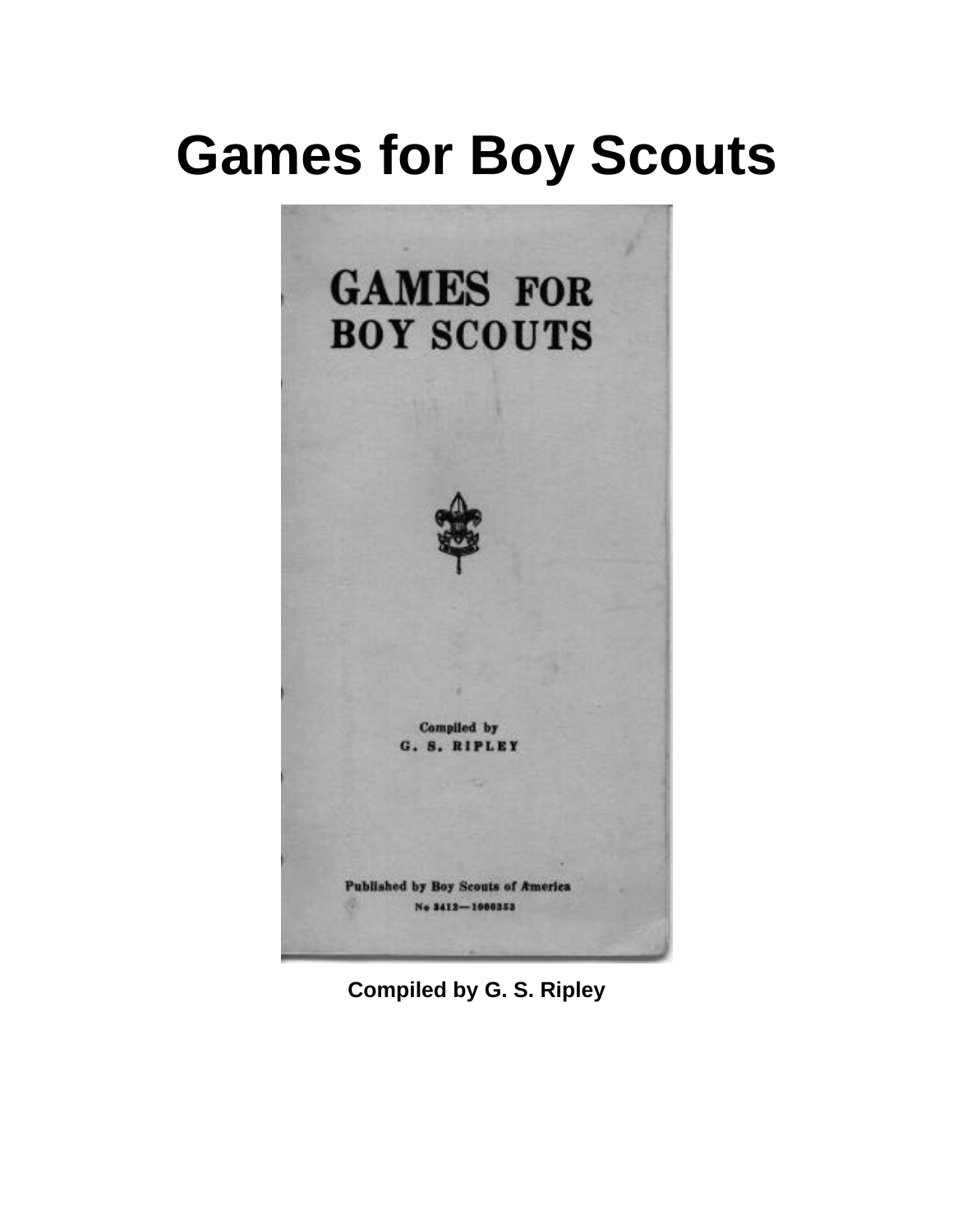# **INDOOR GAMES**

# **Choosing-Up Sides**

Give the command BY HEIGHT-FALL IN! The tall boys should always fall in at the right. Count twos and execute "twos right." This will bring the troop into column of twos, and the No. 1 boys will constitute one team and the No. 2 boys the other. If the troop does not know "twos right" have the No. 2 boys step I pace to the front, thus forming the teams.

### **Fire**

Two parallel chalk lines are drawn about 30 yards apart, the two teams forming on these lines facing each other. The idea is to throw a tennis ball, indoor baseball or basketball at the opponents. If a Scout is hit he is out of the game. If he catches the ball. however. the thrower is out. The Scouts throw in turn. each team alternating, beginning with the tallest Scout of each team, who is the captain of that team. It is the duty of this captain to shout "Fire!" This is the signal for his team to dodge as far back of the line as they wish, and for the other team to throw the ball. After each throw the team that has been dodging re-forms on the line. No one may throw or dodge before the captain shouts "Fire!" The best distance varies greatly with the sort of ball used.

# **Poison**

Three large Indian clubs are arranged on the floor at the corners of an imaginary equilateral triangle with 15 inch sides. The Scouts form a circle around these, each Scout gripping his right hand neighbor's left wrist with his right hand. Thus it will be seen that if the circle breaks the director can instantly tell who let go. The object of the game is to pull and crowd some one onto the clubs so they will be knocked over. The Scout who lets go or knocks down a club is out of the game. When only three or four are left the game becomes quite interesting. There are many variations of this game, one of the best being a chalk circle on the floor.

### **Blindman's Buff**

We were surprised at the popularity of this old game at a Scout camp one summer. The variation used was as follows: the players formed a circle around the blind man and ran round and round until he called "Halt." He then tried to identify the players by sense of feeling. The Scouts could move their bodies to avoid the blindman, but could not move their feet. This game despite its age is a remarkable developer of observation.

# **One Pin**

The two teams are formed in column of twos. An Indian club, book, match box or any other object that can easily be tipped over is set up about 15 yards from the head of the column. The front Scout of one team steps up to a starting line and rolls a ball at the Indian club. After his turn he goes to the rear of his line. The leading Scout of the other team does the same and so on. the Scouts rolling in turn, each team alternating. If the club is knocked down, the rear Scout of the other team is out of the game.

# **Prisoner's Base**

This adaptation is an excellent game when something strenuous is needed to let off surplus steam.

A line is drawn and the two teams are drawn up !n line facing each other across this. The idea is to pull the other fellow across the line. When so captured he Is out of the game. Several Scouts can attack one and it is not an unusual spectacle to see the biggest Scout in the troop hoisted bodily over the line. Care must be taken not to step over the line. The game is very popular, probably because it is death on clean clothes and shirt sleeves.

# **Indoor Duck on a Rock**

This is played with cheap  $(5¢)$  baseballs. One is placed in a small chalk circle by the Scout who is "It." The others roll the balls and try to knock it out. If they succeed, the "duck is off" and the ball must be replaced before the players can be tagged on their way back with their ducks to the line. Or an Indian club can be knocked over by balls or beanbags.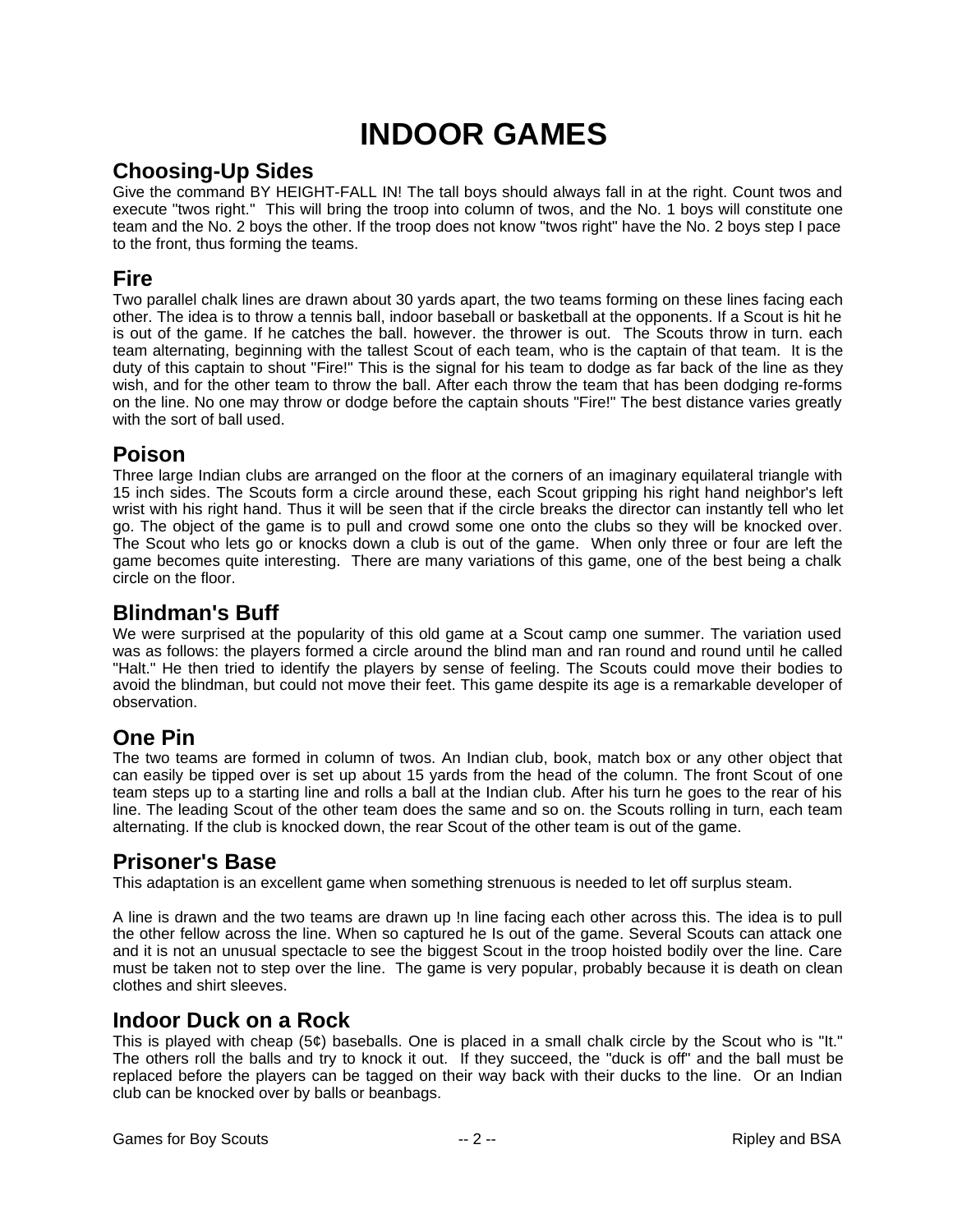# **Hot Hand**

In the past this has not been very popular because the poor chap that was "down" didn't have a fair chance. He had to pick out the man who had slapped him from a grinning crowd of 15 or 20 -- a task that would stagger Mr. Holmes himself. The following variation will appeal to lovers of a square deal: The players form in single file and the first one bends forward with his head against the wall. The next two step up and one of these slaps him. He tries to guess the guilty man If he guesses right the slapper is "down," but if he guesses wrong the slapper goes to the rear of the line, another Scout steps forward, and he has to be slapped again.

# **Brooklyn Bridge**

The two teams face each other on parallel lines as in "Fire" and each Scout spreads his feet about 18 inches apart. Each Scout rolls a basketball at the other team in turn, the teams alternating. If the ball goes between a Scout's legs, that Scout is out of the game. He can do nothing to stop the ball as it goes "under the bridge."

### **Hat Ball, or Roley Poley**

All Scouts taking part place hats or caps in a row. A throwing line is drawn or is marked 15 or 20 feet from the hats. A soft bail and a supply of marbles, pebbles, or small sticks are provided. These latter are called "babies."

One Scout is chosen "it"; the others line up each behind his own hat. "It" throws the ball at the hats. Each time he throws and misses, a "baby" is placed in his hat. When the ball lands in a hat, the owner of the hat takes the ball, while all the other Scouts run away. As quickly as possible he throws the ball at one of them. If it hits the Scout, a "baby" is placed in that Scout's hat and he becomes "it" for the next game. If he misses, a "baby" is placed in his own hat and he becomes "it" for the next game.

As soon as any Scout has five "babies" in his hat he is "put through the mill," that is, he must stand with his back to the players and each player is allowed a certain number of throws at him with the soft ball. This number may vary from one to five according to the number of Scouts playing.

Where hats are not available, small holes are dug in the ground and the ball is rolled into them. The game then continues as above. This version is called Roley Poley.

# **Leg Wrestling**

This is a trial of skill between two Scouts. They lie on their backs side by side with elbows locked and heads pointing in opposite directions. Together they count three. On the first and second count they bring each inside leg up to a vertical position. On the third count they vigorously lock legs and attempt to roll the other fellow up onto his shoulders and thence completely over. It isn't always the heaviest Scout that wins.

# **Swat the Fly**

Two boys are blindfolded and given swatters made by rolling newspapers into the shape of a bat. The boys lie on the ground and each boy places his free hand on a base about five inches square, from which base they must not take the hand during the game. The aim is for the boy to hit an opponent, preferably on the head, but being blindfolded he must judge his whereabouts by hearing his movements. The one who makes the greatest number of hits in a given time wins.

# **Circle Ball**

The players form a circle with the Scout who is "It" in the middle. A basketball is thrown from one to the other around the circle and the Scout in the center tries to touch it. If he is successful, the last Scout to touch It is now "It." If the ball goes outside the circle the director is to get it. No Scout may move his feet or break the circle.

# **Tug of War**

The two teams form in single file, the leading (and tallest) Scouts of each team face to face, the others behind them according to height. Each Scout clasps his hands across the Scout ahead of him. The two leaders lock wrists. The team that pulls the other furthest in a given time wins.

Games for Boy Scouts **-- 3 --** All and BSA -- Ripley and BSA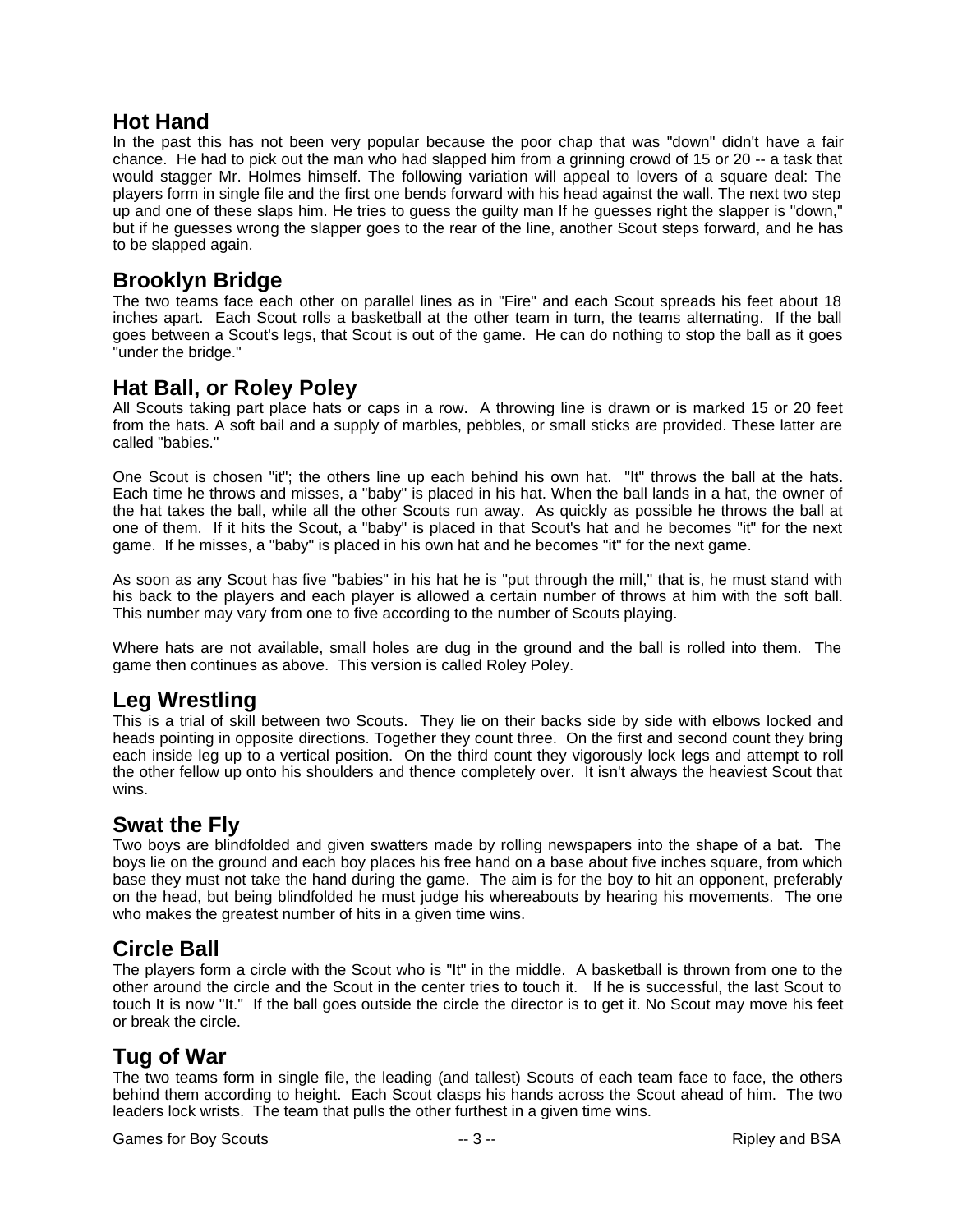# **Scout Baseball**

This idea has been developed in various ways. The following rules have worked out very well wherever they have been played: A list of questions is made up beforehand and divided Into three columns for the three ranks in Scouting. Four chairs are placed to represent four bases, also a chair for a pitcher's box if desired. Of course the players' benches must not be forgotten. The fielders are placed as in baseball and a Scout comes up to bat. The pitcher asks him a question according to his rank. If he fails and the catcher answers it, it is a strike. If the catcher fails also, it is a ball. If he answers correctly he is allowed to ask a question of the baseman. These questions to basemen start at first and go right around the diamond in order as different men come up, but start at the first baseman every inning. If the baseman "muffs" the Scout goes to first. If he answers correctly it constitutes a put out. Scouts advance around the bases by being forced, but if a man wants to steal he can obtain permission from the umpire to put a question to the next baseman. If the baseman fails the runner takes one base, but if he answers correctly the runner is out. In like manner if a baseman wants to try a put out on a runner who has an imaginary "lead" he can put a question to the runner. If the runner answers correctly he advances one base, if not he is out. The Scoutmaster will act as umpire.

# **Cracker Eating Relay**

The teams form in column of twos. A milk cracker is given each Scout. At the word "Go" the first two have to eat their crackers and whistle. As soon as a Scout whistles the next one on his team may eat his cracker. The team that finishes first. including the last whistle, wins. A suitable prize has been found to be a glass of water.

# **Knot Tag**

A circle is formed. and the Scout who is "It' is given a handkerchief with a knot in one corner. The others place their hands behind them and look up at the ceiling as he passes behind them around the circle. He places the handkerchief in the hands of some Scout who immediately chases his left hand neighbor completely around the ring, beating him over the head with the knotted end of the handkerchief. Then the one with the handkerchief gives it to someone else, and so on. Making a large hard knot, soaking same in water or enclosing in its folds a marble or two should be gently but firmly discouraged.

# **Three Deep**

The Scouts form in a double circle, that is, each Scout has another fellow back of him. There is also a Scout who is "It" and one that he is chasing whom we will call the runner. If the runner can get in front of any of the "two deep" units forming the circle he is safe and the third or rear boy of that unit becomes the runner. Thus it will be seen that the boy who is "It" has to chase several runners before he is lucky enough to tag one, thus making him "It."

# **Scout Tag**

This is similar to knot tag. A circle is formed, a Scout is chosen to be "It" and one to be the runner for him to chase. When the runner succeeds in stepping into the circle at any point the Scout to his left instantly becomes the runner. This game also reminds one of three deep.

# **Free Shot**

One Scout faces the wall with his head bent down. The others take turns throwing a soft ball at him. If a Scout misses he is "It." If he hits, the boy who is "It" tries to guess who threw. If he hits on the right boy that boy is "It." The Scoutmaster should tell who is to throw, trying to give each one an even chance. If the bail is thrown in order it will be easy to determine who threw.

# **Shooting Gallery**

The teams line up as in "fire." One team about faces and may or may not bend over as agreed upon. The other team tries to hit one of them in the back with a soft ball thrown underhand. Scouts who get hit or who miss their throw are out. After each throw both teams about face and the other team throws the ball, the Scouts throwing in turn, the teams alternating. The object is to eliminate all the Scouts in the opposing team.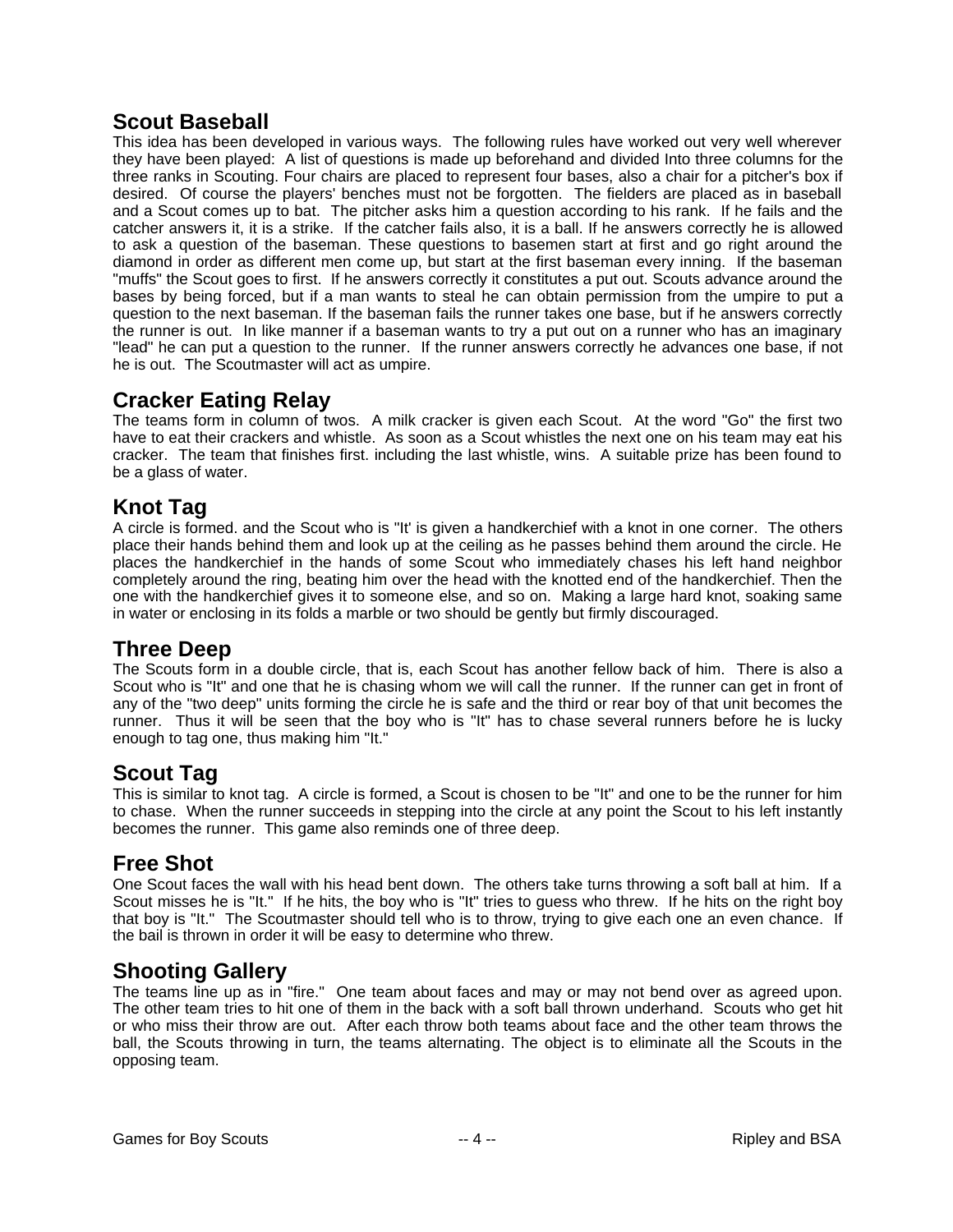# **Scout Spelling Bee**

Line the teams up as for an old fashioned spelling bee. The Scoutmaster puts Scouting questions to the Scouts according to their rank. If a Scout fails, the question goes to the next man of the other team of the same rank, and the Scout who failed is "spelled down." This game may be played with knots, each Scout having a small piece of rope, and being required to tie a certain knot. And still another is good -- give each Scout instructions to apply a triangular bandage to his right or left-hand neighbor. using the above rules to eliminate the ones that fail.

### **Snatch the Hat**

Scouts form in 2 lines facing each other across the room or open space. Tall Scouts are opposite each other, grading down to the little chaps on the far end of the lines. A Scout hat is placed in the center of the field or room. and at the word "go" a Scout from each team runs out to the hat. Turns are taken by starting at the "tall" end of the line and so on to the end then begin again.

The object is to get away with the hat and bring it across your own line without being tagged by the opponent. If you touch the hat you may be tagged and are out of the game. If your opponent gets away with the hat you are out also. Eliminate players until one team is wiped out.

This one of the very best Scout games, either for indoor or outdoor work.

# **OUTDOOR GAMES**

# **Chain Tag**

In this tag game the first man tagged joins hands with the boy who is "It" and later as each boy is tagged he is added to the chain. Soon only a few remain who are not caught and the awkward efforts of the unwieldy "chain" to capture these causes much amusement.

### **Lion Hunting**

A lion is represented by one Scout, who goes out with tracking irons on his feet, and a pocketful of corn or peas, and six lawn-tennis balls or rag balls. He is allowed half an hour's start, and then the Patrol go after him, following his spoor, each armed with one tennis ball with which to shoot him when they find him. The lion may hide or creep about or run, just as he feels inclined, but whenever the ground is hard or very grassy he must drop a few grains of corn every few yards to show the trail.

If the hunters fail to come up to him neither wins the game. When they come near to his lair the lion fires at them with his tennis balls, and the moment a hunter is hit he must fall out dead and cannot throw his tennis ball. If the lion gets hit by a hunter's tennis ball he is wounded and if he gets wounded three times he is killed.

Tennis balls may be fired only once; they cannot be picked up and fired again in the same fight. Bean bags are a good substitute for tennis balls. Made up in bright colors they are hard to lose.

Each Scout must collect and hand in his tennis balls after the game. In winter, if there is snow, this game can be played without tracking irons. and using snowballs instead of tennis balls.

# **Duck on a Rock**

The rules for this game are too well known to need repetition. The game is listed as a reminder to Scoutmasters. In one summer camp the leader found that the boys were liable to become careless in throwing the stones and some were hurt. He finally hit on the plan of using tins cans, the sort that are opened by prying off the top. All sharp edges were removed, and because of the convenience in standing them on end they served very well.

### **Quoits**

No camp of any permanence can afford to be without this game. Old horseshoes make a good substitute for the regulation quoits.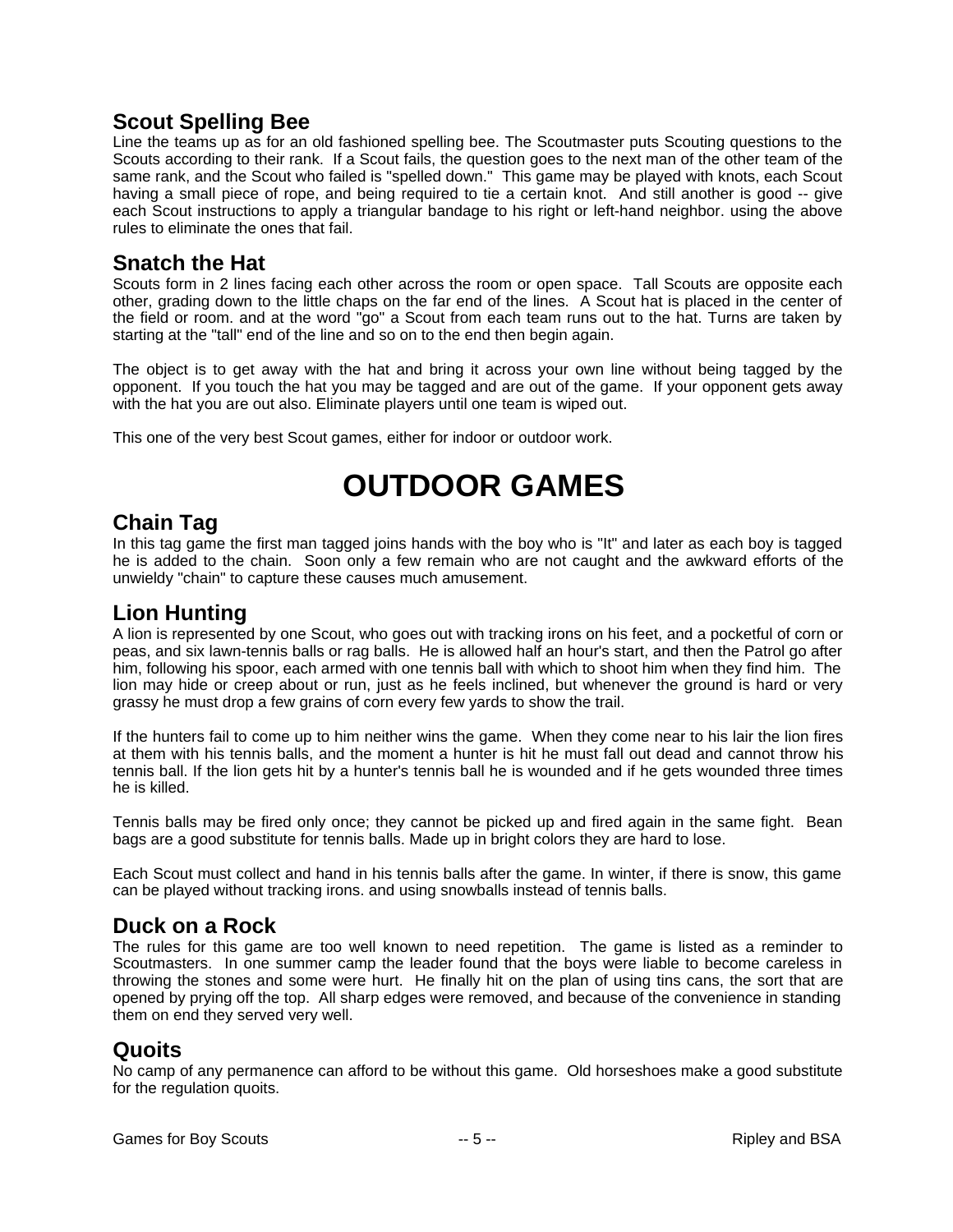# **Scout Meets Scout**

This is one of the popular Scout outdoor games. Two groups are sent some distance apart and proceed to work toward each other, the side which first sees the other being the winner.

### **Nature Study**

While on a hike the Scoutmaster announces that he will give points for the identification of trees, flowers, birds, ferns and animals. The number given will be decided by the Scoutmaster and will depend upon how difficult he considers the identification to be. The season will also govern this. For instance, a tree is harder to identify without the leaves. and a flower out of season might be difficult to place. At the end of a certain time, say 15 minutes, the Scout with the most points wins. This game will show up the ones that don't know how to use their eyes.

### **Scouts and Indians**

Two lines are drawn about 10 yards apart, the space back of one being the stockade and the space back of the other being the Indian 'village'. The neutral apace between the two is dangerous to both, but of course each is "safe" in his own territory. Each party makes raids into the neutral territory and captures members of the other team, bringing them bodily into their headquarters. At the end of 5 minutes the team that has captured the most of the other boys wins. A captured boy is out of the game.

### **Running the Blockade**

This is another Indian game, and should be played where there is plenty of good cover, and yet not too thick undergrowth for moving rapidly. Two good Scouts have to deliver an imaginary message to the Scoutmaster, and all the rest of the troop act as the Indian, and do all they can to prevent either Scout coming through.

The "Scouts" take up a position several hundred yards away and do not start until the Scoutmaster blows a whistle. The Indians spread out in a long line about half way between the "Scouts" and the Scoutmaster, and may not come any nearer the Scoutmaster, but start for the Scouts if they wish when the whistle is blown. To win, the Indians must catch and hold both Scouts. "Scouts" are appointed each time, or may be those who do most to capture the previous "Scouts." With two Scoutmasters on the ground real messages may be transmitted.

# **Cross Country Signal Race**

This is a patrol contest, and may be elaborated ad. lib. There should be two cross country runners, a reader, sender, receiver and writer on each team. A runner of each team is posted with the Scoutmaster. The signal readers and senders of both teams are posted about 1/8 of a mile, say, north of the Scoutmaster. The receiver, writer and runner of one team are located 1/8 of a mile to the west of the sending station and in plain sight of it. The corresponding Scouts of the other team take up a corresponding position, to the east.

The Scoutmaster gives the same written message to each runner, and these run to the readers of their team. The message is read, sent, received and written down, turned over to the other runner and brought back to the Scoutmaster, thus making a sort of triangular journey, More runners, or even another signal team may be added if desired.

### **Hunt the Scout**

This excellent game may be briefly described. One Scout is given 5 minutes to hide himself in a certain clearly defined territory. The Scout who finds him is to hide next time, unless the hider cannot be found, in which case be hides again.

### **Knights**

A good game for soft turf, but dangerous on hard ground. Each knight mounts another Scout pick-a-back and all try to unseat the other knights by pulling and pushing. The one maintaining his position the longest is the winner of the Tournament.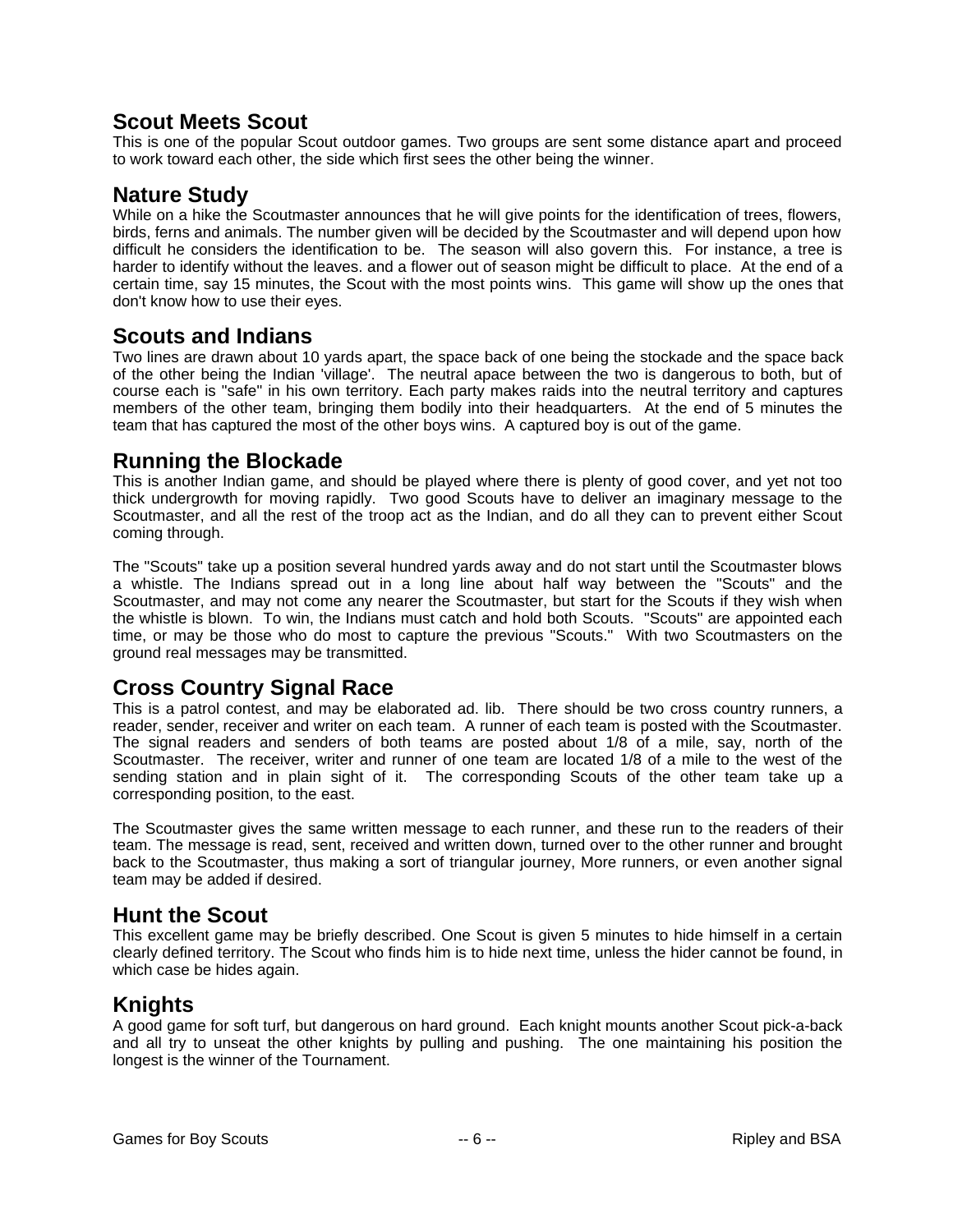# **Poison (Outdoors)**

Instead of using Indian Clubs as described under "Indoor Games" take a stick about three feet high and sharpen one end. Stick this into the ground very lightly so that the least touch will send it over. To prevent accidents the stick should be too long to lump over. The game is played just the same as poison.

# **LINE GAMES**

These games are included through the courtesy of the Seminar Press, Springfield. Mass., and were collected for Cantonment use by Professors Elmer Berry, 0. L. Fritach and G. B. Affleck of the Y.M.C.A College.

# **RELAY GAMES**

### **Over the Top**

Play with a medicine ball or basketball. Boys in line in straddle position. Ball passed over head from boy to boy. Last boy receiving ball vaults over the line as they stand in stooped position. Others continue until first boy finishes.

### **Through the Tunnel**

Boys in same position. Bail is passed between legs and last boy crawls through, pushing ball ahead with head and hands. Others continue.

#### **In and Out**

Same formation. Ball is passed either between legs or over head. Last boy runs in and out through the line. and others continue.

#### **Over and Under**

Same formation except that bails are alternately passed over head and between the legs. Last boy vaults over one and crawls between legs of next boy. Others continue

### **Kangaroo**

Same position. Ball is passed through line between legs. Last boy tucks ball between knees, jumping on side of line to front, and others continue.

### **Goat**

Same as above, except that last boy butts ball along side of line with head, not being allowed to use hands.

### **Medicine Ball Roll**

Same position. Ball is passed between legs, last boy running to front of line. Others continue same.

### **Leap Frog Race**

Players stand in stoop-stand position as first boy straddle vaults over backs, he getting down on end of line and second boy beginning to leap frog jump over line, so continuing until all boys have had their turn jumping over backs of others.

### **Flag Race**

Various combinations can be used.

### **Skin the Snake**

All boys in line stoop over, grasping the left hand of player in back with his right between legs. Last boy lies down. Line continues backing until all are lying. Return to starting position, all standing. (This should be executed as quickly as possible.)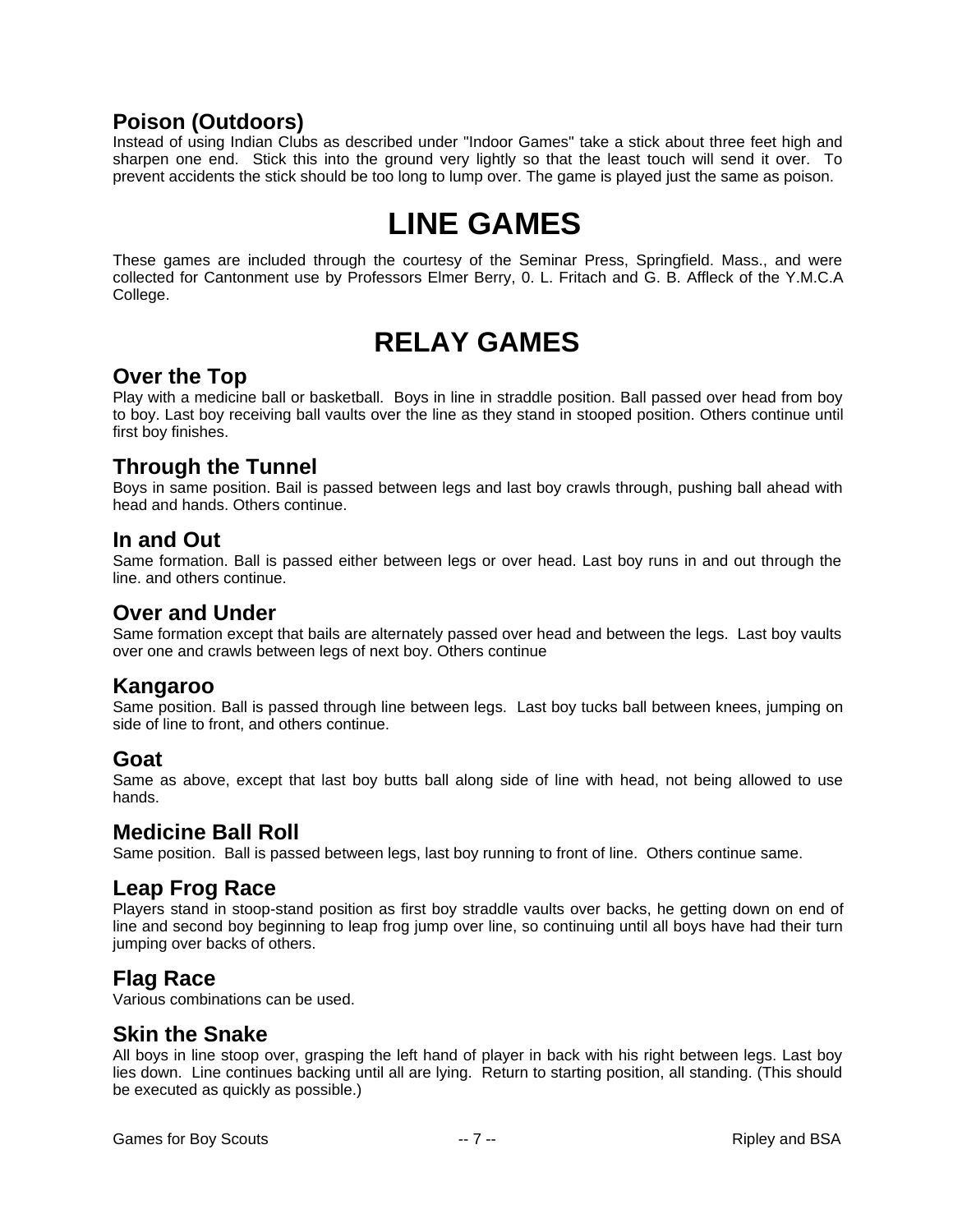# **Human Wheelbarrow Race**

Grasp leg of team mate by the ankles. He runs forward on hands, forming a human wheelbarrow.

# **Centipede Race -- Three Methods**

a -- Column of six or eight boys, or even more, may

be used. Line forms closely together, with arms about waist of boy in front.

- b -- A long pole between legs of all boys.
- c -- A rope between legs of all boys.

### **Caterpillar Race**

Each boy in line stoops forward, grasping the boy in front around ankles. Continue to race, keeping time same as in Centipede Race. Six or eight boys are usually used on a team.

# **Dizzy Izzy**

First player with a baseball bat or stick of about the same length runs a distance behind a line; there he stops and places his chin on the end of the bat or puts finger on chalk mark on floor making five revolutions quickly around bat; he then runs back passing bat to next player in line.

# **Human Obstacle Race**

Three boys are placed as human obstacles in line with team, at intervals of ten yards; the first in position of attention, the second In leap-frog position and the third in straddle position. Players are required to run around the first boy, leap over the second and crawl between the legs of the third; then run around an object, returning and tagging the next player, who repeats. For variety include a somersault.

# **CIRCLE GAMES**

### **Lock Arm Tag**

Boys form circle two deep, each two locking arms. An extra boy starts as runner, another being "It." The runner locks arms with one of the couples, making it necessary for the third boy to become the runner

# **Broncho Tag**

Form circle, two deep. Rear boy places arms around waist of Scout in front. Runner and player "It" on outside. Runner attempts to catch on to rear player, making front boy of the two the runner.

The name of this game comes from the fact that the players turn and twist away, attempting to prevent runner from attaching to rear boy.

### **Basketball Tag**

The circle of boys is formed, "It" in the center. Boys in the circle pass the ball round in any direction, preventing "It" from tagging the ball. If ball is tagged, last boy to touch same is "It" and goes in center of circle. (Game can be played with indoor baseball, volley ball, soccer or medicine bail.)

# **Medicine Ball Croquet -- (Can be played with basketball)**

Boys form circle In straddle position. Boy in center of circle attempts to throw balls between legs.

# **Swat Tag**

Boys form circle, with hands held open behind back. A knotted towel, old boxing glove or Swat Club can be used for this game. "It" places club in hand of someone in the circle, who proceeds to hit Scout to the right of him until player has run around circle, returning to his position. (Players are not allowed to look around but must have eyes straight ahead.)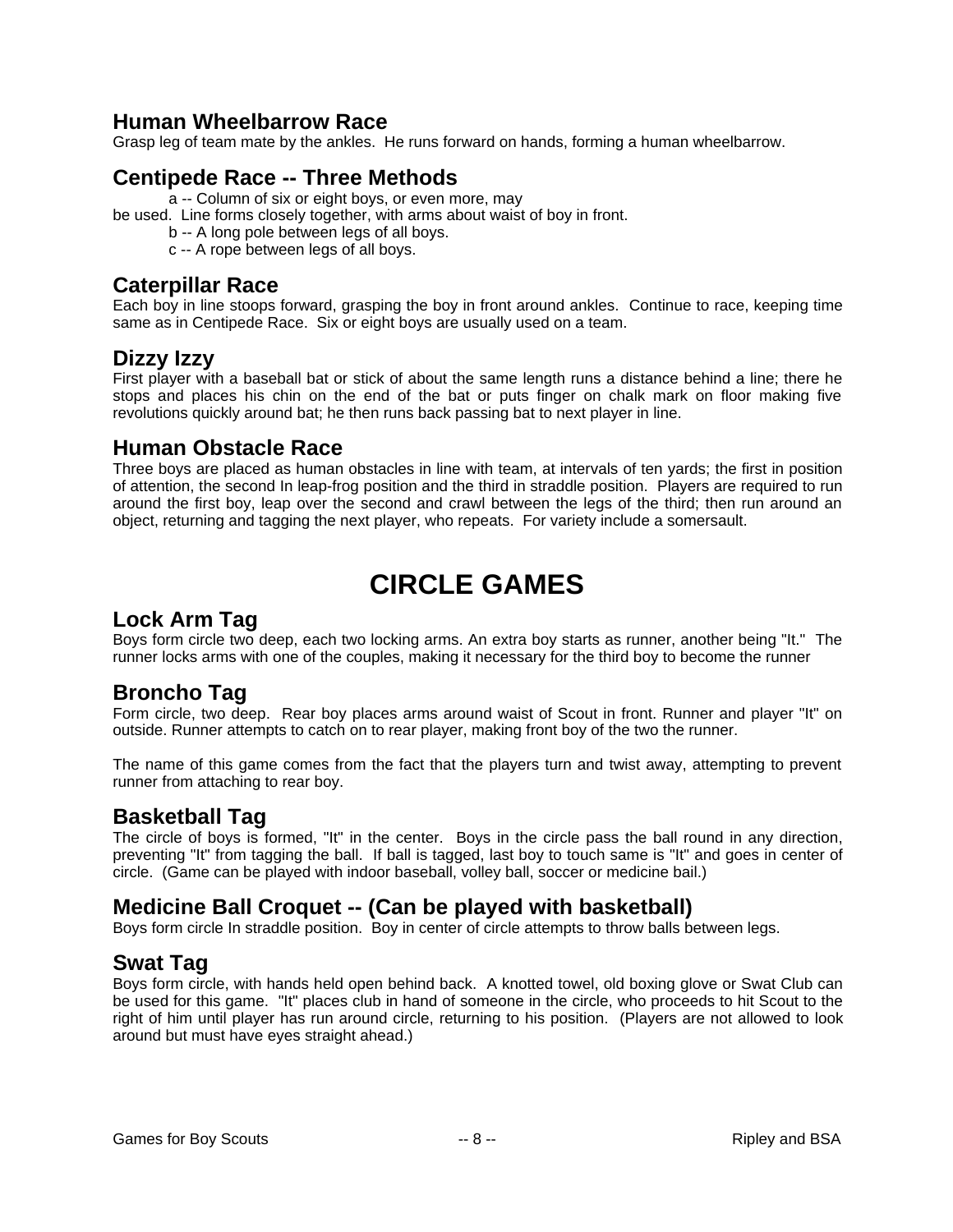# **Circle Jump**

Scouts form circle, spreading out. "It" lies on ground in center spinning a rope with a weight attached to end at about 12 inches height. Scouts in circle must jump this rope as it comes in their direction. Boy missing replaces "It."

# **Medicine Ball Pass**

Same game as basketball tag, with exception that ball must he passed to boy next, either right or left.

# **Medicine Ball Bound -- (Can be played with basketball)**

Ball bounced back and forth to any Scout in circle in attempt to prevent boy in center from recovering bail.

# **Medicine Ball Run-around**

Each boy in circle is numbered. Number 1 runs around circle to right, tossing ball to second Scout, and others continue until all have run around circle.

This game is for a competitive race between two teams of equal numbers, forming separate circles. (Other combinations of this game can be used, such as ball tucked between legs, butting ball with head around circle, etc.)

### **Mount Ball**

Players form two deep; heavier boys act as horses, lighter boys as riders, run around circle, returning to place, the rider passing ball that he has carried to the next rider, so continuing.

### **Dodge Bali**

Competition between two teams. One team forms large circle. Other team gathers on inside of circle. Outside team attempts to hit each player in center with ball until all are hit, boys in center attempting to dodge ball. When all are hit, teams change positions. Winner is decided on length of time taken to tag all boys on inside.

# **Circle Race**

At command "Go," every player in circle runs to the right in an attempt to pass the boy in front of him from the outside; if managing to do so he slaps him on the chest and player so slapped is eliminated. Give command suddenly, "To the rear," and all must reverse direction of race,

# **Channel Tag**

All players in circle face to the right, standing in straddle position. Ball is passed between legs from boy to boy, either forward or backward, in attempt to keep it away from "It," who is in the center of the circle.

# **Double Swat Tag**

Same rules as in Swat Tag, except that two swatters are used and two boys are "It."

# **Bear in a Pit**

Circle is formed, players joining hands. Player 'It" in center of circle attempts to climb over or under clasped hands of those forming circle.

# **Pull Into Circle**

Players form in a circle, clasping hands, around a small circle of four feet diameter marked on the ground. An attempt is made to pull those next to them into this marked circle. If one or both feet touch this circle, a player is eliminated.

### **Change Place Tag**

Each player in the circle is numbered. Player "It" in center of the circle calls the number of two of the players, who immediately must change places. Player who is "It" attempts to get place of one of the two Scouts. Player so replaced is then "It."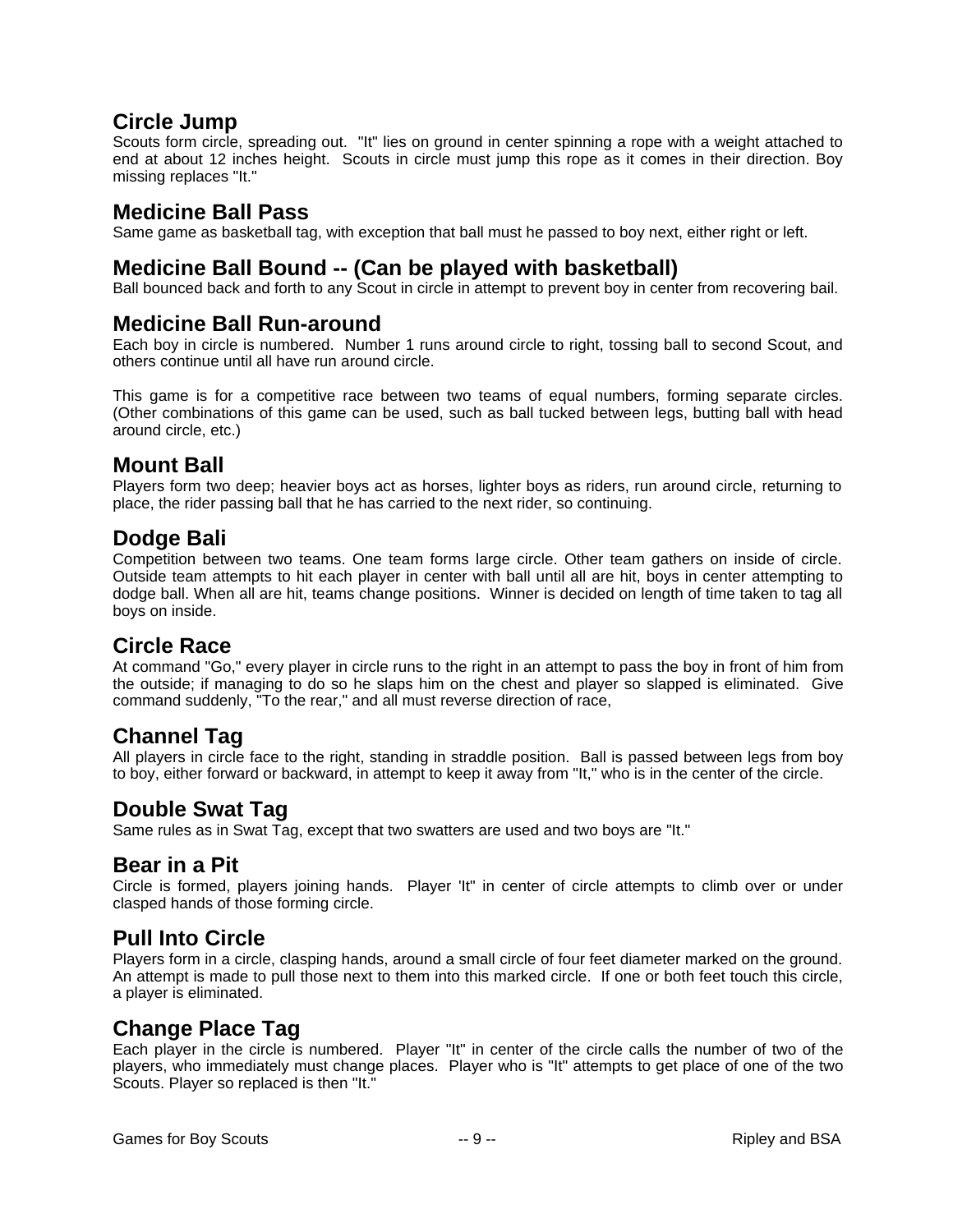### **Horse and Rider**

Boys form a circle two deep; front boy in circle acts as horse, rear boy as rider. When boys are mounted, ball is passed around or across the circle by riders, horses attempting to make them miss. If a rider fails to catch the ball, any horse can hit a rider with ball. In case rider is hit all players change places, horses thereby becoming riders. If missed, they continue as before.

# **INFORMAL GAMES -- Tag Games**

Grouped as follows. Can be played with or without boundary lines.

# **Chain Tag**

One boy takes "It." First boy he tags joins hands, and so continue joining hands, forming a chain, until all are caught.

Game can be varied by having a home base and by boys not as yet having been tagged breaking the chain, thereby forcing boy in chain to run back to home base to be reformed, or suffer being swatted on back.

# **Turtle Tag or Drop Tag**

Boys to prevent being tagged must drop on back, raising arms and legs from ground. "It" turns around, and if players who have dropped have not instantly returned to feet, "It" may boot same until they jump up and run away. (Note -- This prevents boys from loafing and makes them get up instantly after dropping to prevent being tagged.)

# **Number Tag or Spud**

All players are numbered, from one up to highest number of players. One of the players tosses ball in air, calling any number when it reaches its greatest height. Boy called must recover the ball and hit one of the players. If he misses, he must run the gauntlet or go through the paddle wheel. Game continues in same way.

# **Mount Tag**

Player must mount back of another, same as in horse and rider, to avoid being tagged. Player can jump on any other players back, this making both rider and horse safe from being tagged.

# **Cross Tag**

"It" runs after player. Anyone crossing between the runner and "It" thereby becomes the runner.

# **Basketball Tag -- Second Method**

Same as ordinary game of tag, except that boy must be tagged with a thrown basketball. (Indoor baseball or volley ball may be used.)

# **Snatch Tag**

Two teams are formed 30 or 40 feet apart Between teams at usual distance is placed a club or handkerchief. A player from each team runs forward in attempt to snatch the handkerchief. If the player snatching It is tagged by opponent before he can run back to his starting line, he is eliminated from the game. This continues until all players of one of the teams are eliminated.

# **Off Ground Tag**

Boys, to prevent being tagged, must jump on any object so that feet do not touch ground.

### **Ostrich Tag**

Player to prevent being tagged must raise one knee placing arm underneath, grasping nose.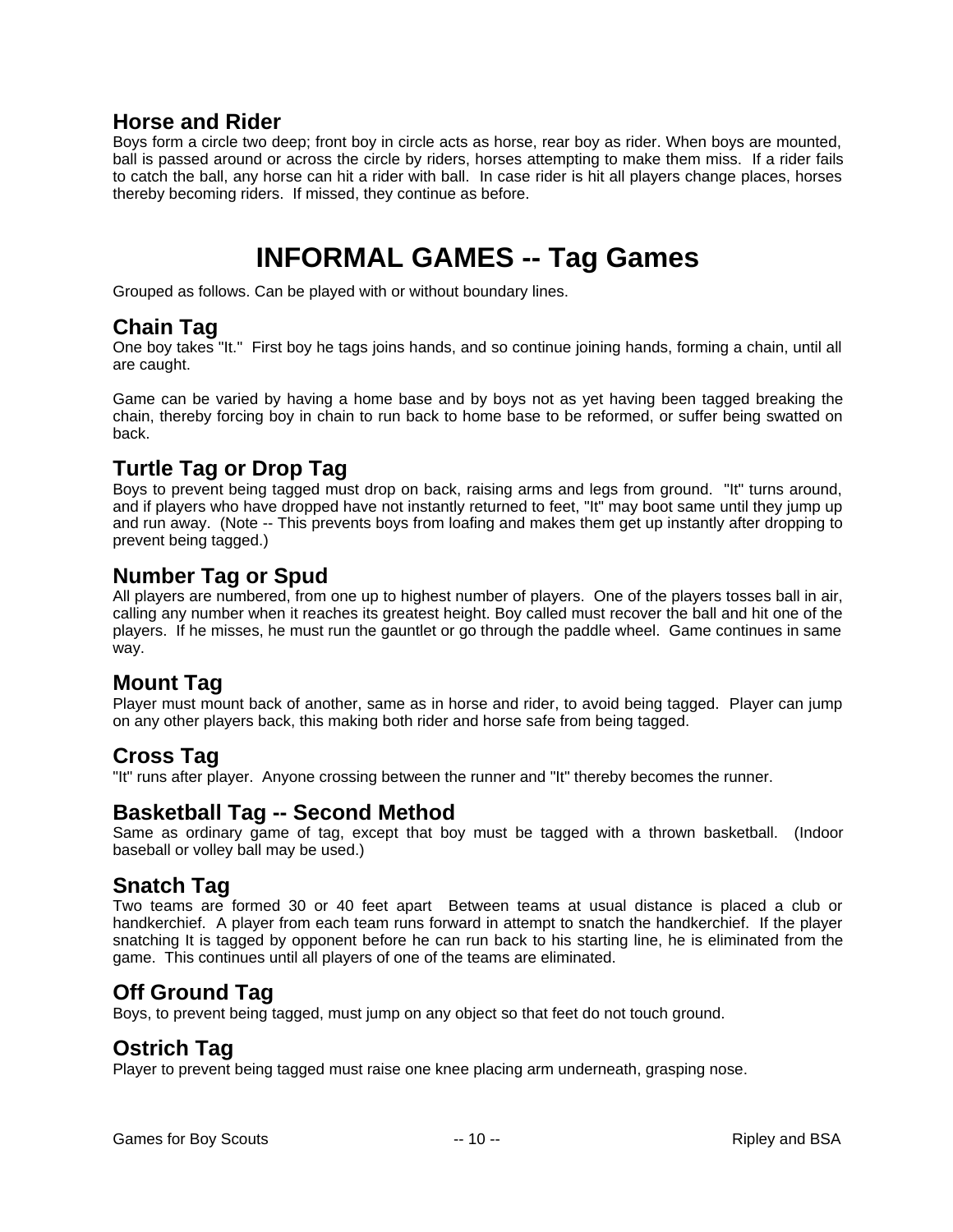# **Mohammedan Tag**

Player to prevent being tagged must take the position of a Mohammedan in prayer.

### **Japanese Tag**

A player tagged while "It" must hold his hand on the spot where tagged while attempting to tag another, for instance. on back, or ankle, or rear of thigh.

# **Ankle Tag**

In order to prevent being tagged, a player must have hold of a third player's ankle, who in turn must take hold of a third player's ankle, or attempt to get away.

# **"Dizzy Izzy" Tag**

"It" must point finger to within six inches from ground and turn around three times before attempting to tag another. The other players cannot run, but must hop away in effort to prevent being tagged.

# **INFORMAL GAMES -- Miscellaneous**

### **Line wrestling**

Two teams form in line facing each other on opposite sides of marked chalk line. Boys pair off, each attempting to pull or force opponent over to his side of line, thereby making him a prisoner. Continue until one team is eliminated, or the game can be played on a time limit, team having greater number of prisoners declared winner.

# **Mounted Wrestling**

Two couples mount as horse and rider. One rider attempts to dislodge other by pulling or pushing, horse assisting rider.

# **Cavalry Charge**

Two teams formed as horses and riders; one team attacking the other, attempting to dismount as many riders as possible of opposing team. After a time limit, whichever team has had the more riders eliminated loses. A rider unmounted cannot remount, but is eliminated from the game.

### **Attacking the Fort**

Above game may also be played on a time limit, with one attacking the other in a bounded territory. As soon as riders are dismounted, they and their horses must retreat a distance of 80 feet outside of bounded territory before being able to return to the game. Whichever team has greater number of mounted players in bounded territory wins the game.

# **Battle Ball**

Two teams form lines short distance apart. A heavy medicine ball is tossed back and forth in attempt to make catcher of other team miss the ball . Every boy missing is eliminated from the game until one of the teams is declared winner.

# **Scrimmage Ball**

Played with soccer ball, basketball, or light medicine ball. Players must keep one hand behind back, and can use but one hand on the ball. Rules otherwise the same as in soccer football. Playing area adapted to number on a team.

# **Rope Rush**

A long rope, hundred feet or more, is placed an equal distance between two teams. Opponents rush, attempting to carry as much of rope over opponents' line as possible. After a time limit, whichever team has greater length over opponents' line wins.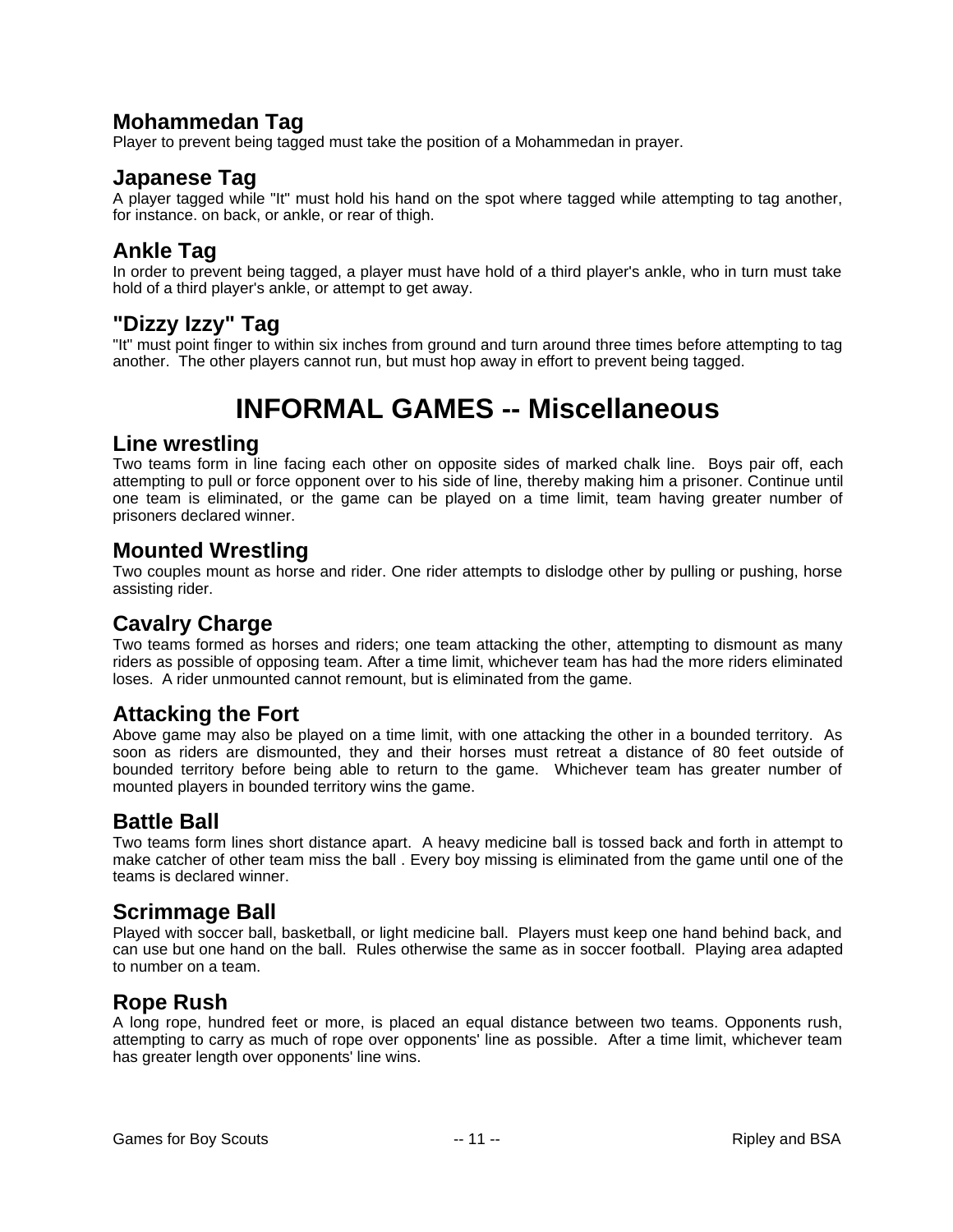# **Black and White**

Two teams are formed a distance of 80 feet apart. One team is called "Blacks"; the other "Whites." A stick, white on one side and black on the other, is tossed in the air. If stick comes up white, the "Whites" try to tag "Blacks" before they can run back of their starting line. All "Blacks" caught are taken prisoners and then proceed to become "Whites," or vice versa.

### **Tug of War**

Best with rope 1 1/2 inches in diameter and 20 feet long. Variations of Tug of War can be used. For instance. Scouts run to their half of the rope from behind a boundary line. etc.

### **Trench Attack**

Two lines of scouts form two feet apart. Behind each line a chalk line is marked about a distance of three feet. One line attacks, attempting to break through opponents and cross line behind them. (Boys may hold tackle, or use any method, besides blows, of preventing opponents from crossing their line.)

# **Angle Worm Race**

Team of eight or more players take position in line with long rope or pole between legs, alternately half the players facing forward, the other half backward.

#### **Medley Relay Race**

A relay race; first player runs fifty yards forward the next backward, the third sideward, the fourth walks "heel and toe," others continuing in order. (Other combinations can be used.)

### **Three-legged Race**

Can be run with two men placing arms about one another's waists and starting forward with inside foot. If they do not keep step they are disqualified. Or the two runners can have cords fastening the thighs and ankles together.

# **Lock-arm Relay Race -- (Chariot Race)**

The first four players of a team lock arms and must run abreast, rounding an object and returning. Others continue the same way.

#### **Jumble Bail**

Field; Large, about size of football field. Equipment; Three soccer balls, three rugby footballs, three basketballs, and three volley balls. Object of game to get majority of balls over opponents' goal line. Soccer balls can only be dribbled, footballs can only be punted, basketballs can only be thrown, and volley balls can only be batted. None of the balls may be carried.

Game starts with balls being piled up in center field. All teams line up behind their respective goal line. All start with a rush when signal is given. Interfering with opponents in possession of ball is allowed.

### **Attention**

Company or class forms in open order. All players in rows are numbered, or the numbers of Scouts according to number in patrol can be used. The instructor calls a number and gives a sharp military command. Player who makes a mistake or is slow to execute command has a point scored against his team or patrol, whichever it happens to be.

### **"Kelly Says"**

Class forms in open order. Leader says, "Kelly says 'Arms forward-raise,' etc. Occasionally command is given without being preceded with words "Kelly says." If any obey command in that instance they are eliminated. Competition can be between teams or patrols.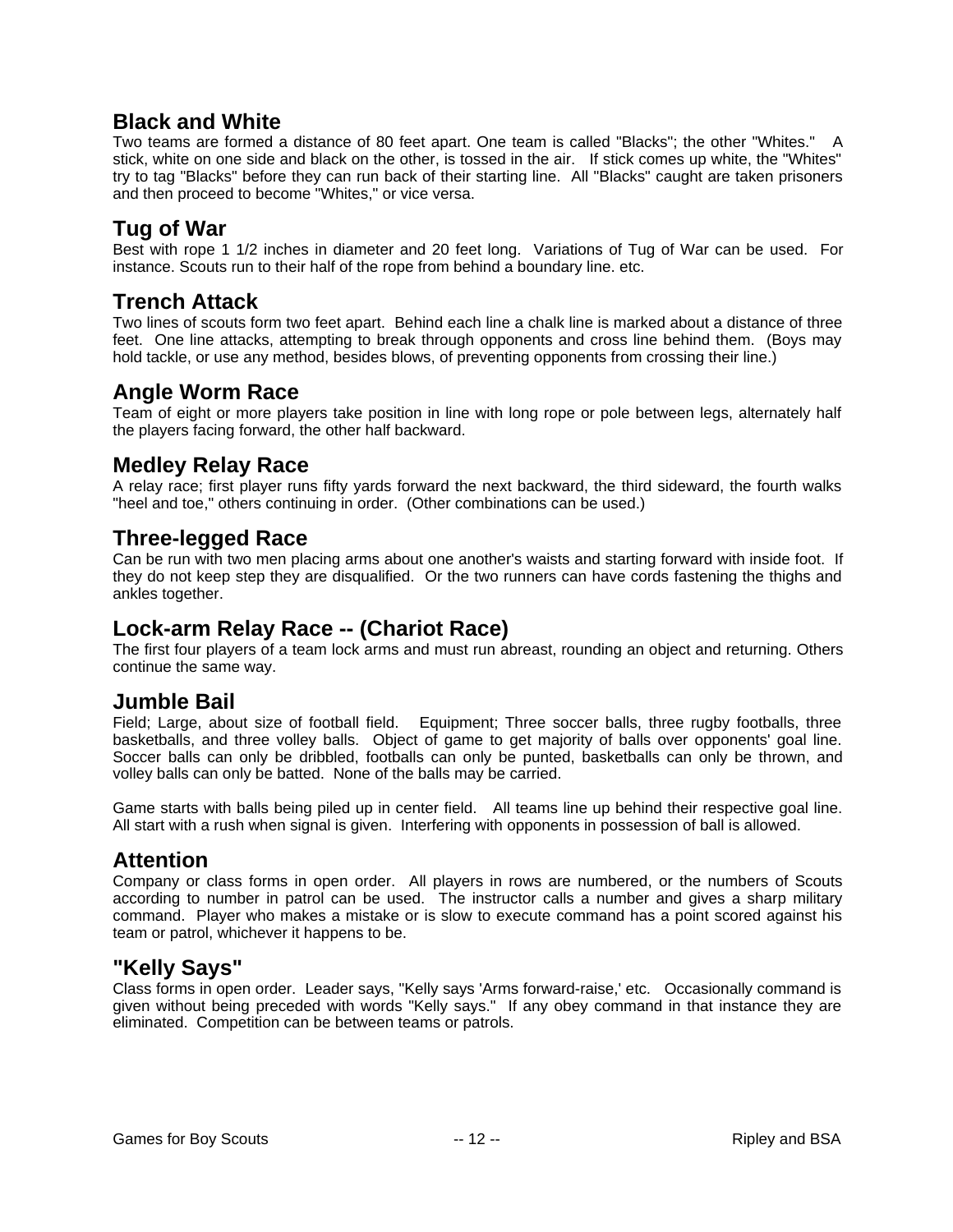# **DUAL STRENGTH TESTS**

# **Hand Wrestling**

Opponents place right feet together, clasp hands and attempt to pull each other off balance.

# **Cock Fight**

A stick thrust between elbows and under knees, hands clasped in front of lower legs.

Without stick, place hands under knees, clasping ankles.

Object is to butt or shove opponent off balance.

### **Hand Push**

Flat of hands against opponent in attempt to push him backward off balance.

# **Indian Leg Wrestle**

Two players lie flat on back, arms clasped at elbows, facing opposite directions. Inner leg is raised to greatest height, and attempt made to pull over opponent in hooking knees

### **Twist Stick**

Two opponents hold stick at full height over head. Stick is lowered in an attempt to twist it in the grasp of the opponent. With pencil or chalk upper edge of stick can be marked so that the judge can tell in which direction stick is twisted.

# **Pull Stick**

Both opponents in sitting position, feet touching stick grasped between them. Object, to pull and raise opponent from sitting position.

# **Stick Wrestle**

Opponents grasp stick with both hands and attempt to wrestle, pull or twist stick out of opponent's grasp.

# **Dog Fight**

Opponents face each other on hands and knees. A strap or two towels tied together are placed behind rear of head of players. Object is to pull opponent across a line by backing up and moving opponent forward by strength of neck.

# **Rooster Fight**

Players hop on one foot with arms folded, shoulder each other in an attempt to make opponent place other foot on the floor.

# **Slapping Cheek**

Opponents box with open hands in attempt to slap opponent's cheek. Player receiving three slaps on cheek first loses match.

# **INDIVIDUAL STUNTS**

#### **Bottle Seat**

Player sits on bottle lying on side. Places one foot on top of other. Attempts to light a candle or write his name on a card.

### **Long Reach**

Fail forward on one hand. With pencil reach forward and mark as far as possible.